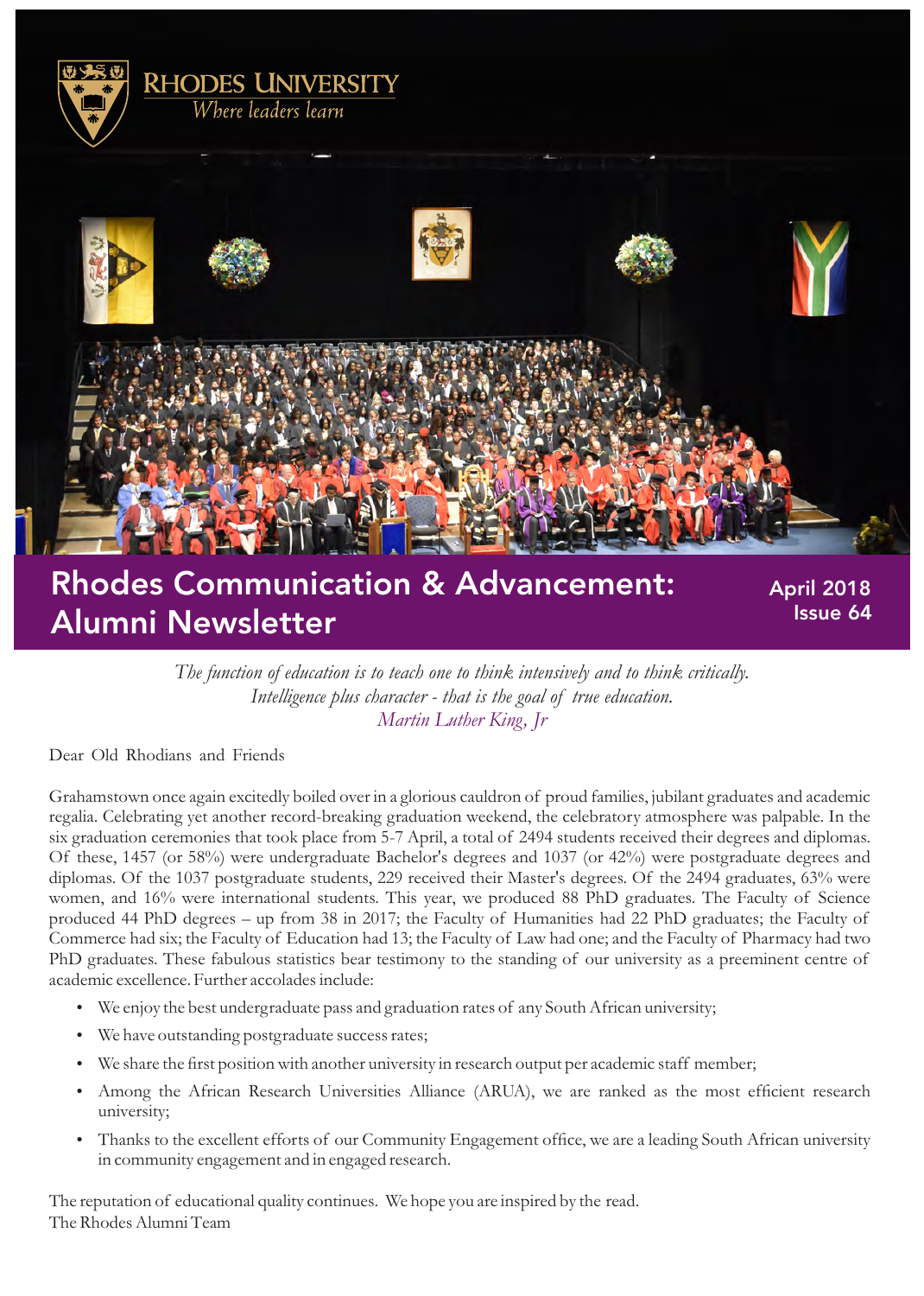# **Three Days Of Unrestrained Optimism: Graduation 2018**

The 2494 graduates, attending family members, and participating Rhodes University staff and alumni glowed with pride over the three days of jubilation, inspirational speeches, music, dance, and applause that made up Rhodes' 114th graduation in April.

"Graduation is a culmination of many years of hard work and personal sacrifice; a moment of joy and pride for parents and other family members; a time of celebration; a time to reflect on the road travelled and to look forward to a future filled with great promise," said Vice Chancellor, Dr Sizwe Mabizela.

Six exceptional individuals were conferred with Honorary Doctorates this year, two of them in abstentia. The graduation proceedings also featured two exceptional and talented movers and shakers, Ms Xoliswa Kakana and Advocate Tembeka Ngcukaitobi, to help encourage students during their transition from university to the working world.

Furthermore, for the first time in the history of our University, the graduation proceedings were shared via video link with high schools in Joza and Vergenoeg. This Rhodes community engagement initiative, done in collaboration with the Government Communication and Information System (GCIS), and the Department of Education, was done to bring secondary school learners and their families closer to the exhilaration of academic achievement.

#### **The six Honorary Doctorates were as follows:**

Professor Emeritus Peter Mtuze, a leading scholar in the field of African languages and Rhodes University's first black professor, received his Doctor of Letters (DLitt).

Professor Vishnu Padayachee, who was appointed by Nelson Mandela to the Board of Directors of the South African Reserve Bank in 1996, received his Doctor of Economics (DEcon).

Dr Andrew Mokete Mlangeni, or prisoner number *46764* as he is known in political circles, spent 26 years of unswerving and sustained commitment to the fight against apartheid during his imprisonment at Robben Island prison alongside Nelson Mandela, received his Doctor of Laws (LLD).

Dr Sindiwe Magona, a world-renowned author, poet, playwright, storyteller, activist, language ambassador and inspirational speaker who worked her way up from being a domestic worker, received her Doctor of Letters (DLitt).

Ms Yvonne Chaka-Chaka, who was chosen by Former President Nelson Mandela as the first ambassador for his Children's Fund and ambassador for the 46664 campaign to raise global awareness about HIV/Aids, received her Doctor of Laws (LLD) in abstentia.

Justice Dikgang Moseneke, who made an exceptional contribution in the development of the jurisprudence of South Africa with the ground-breaking and progressive judgements he penned relating to affirmative action, property law in respect of land rights and expropriation, and the constitutionality of Parliamentary Rules, received his Doctor of Laws (LLD) in abstentia. A special event will be hosted for Ms Chaka-Chaka and Justice Moseneke by the University in Johannesburg in May. To read any of our 2018 Honorary Doctorates' inspirational speeches, please [click here](https://www.ru.ac.za/graduationgateway/honorarydoctorates/2018/) i



**Prof Emeritus Peter Mtuze Prof Vishnu Padayachee Dr Andrew Mlangeni Dr Sindiwe Magona Justice Dikgang Moseneke Ms Yvonne Chaka-Chaka**

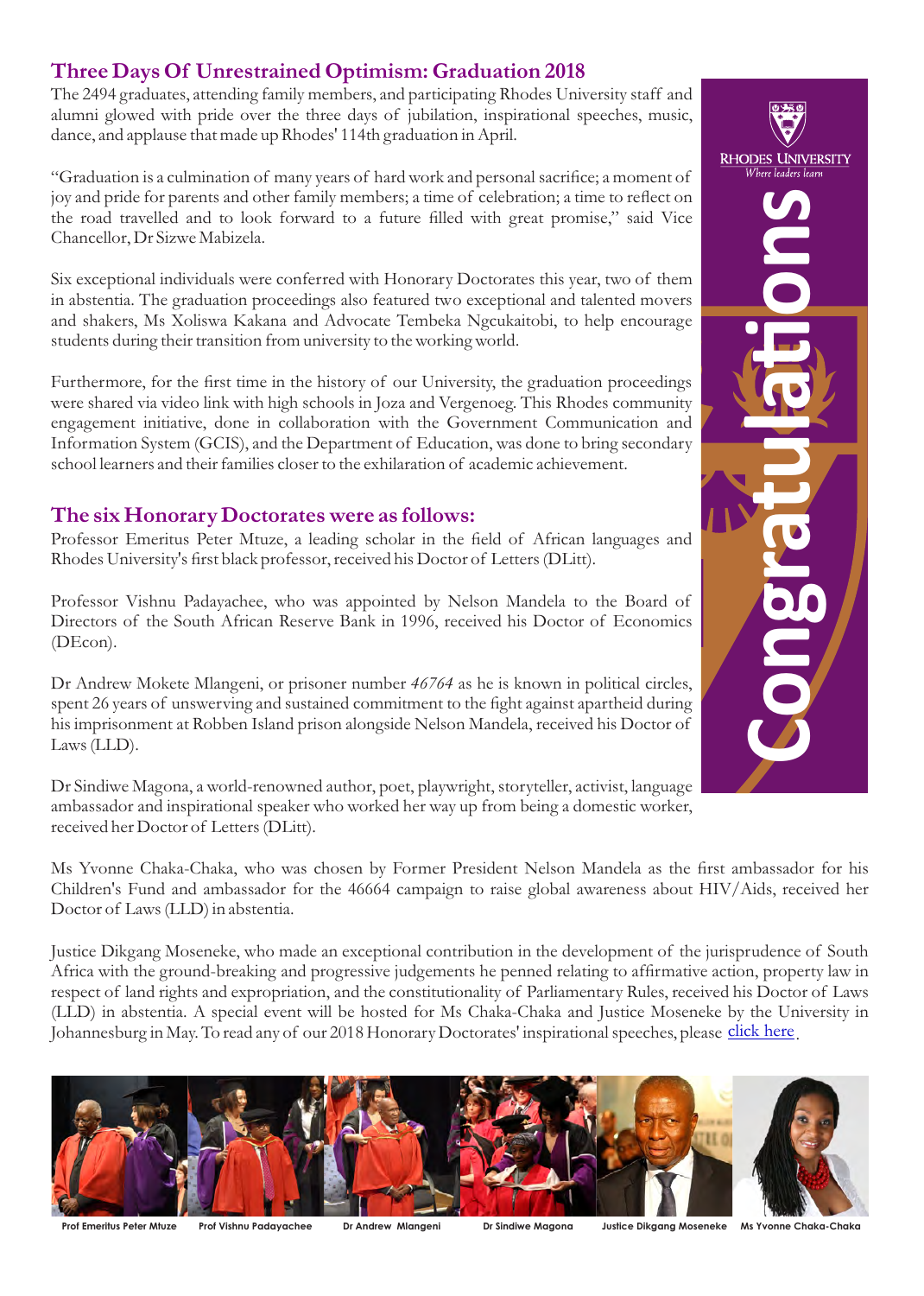## **Orientation Cocktail Party:**

Rhodes University welcomed some 1500 first years early in February and the Alumni Office used this wonderful

opportunity to also welcome our Old Rhodians back to campus. The Orientation Cocktail Party, abuzz with first years and their Old Rhodian relatives, gave us the opportunity to catch up with our alumni whose children or brothers and sisters have joined the purple family.

Hosted by the Old Rhodian Union Vice-President, Prof James Gambiza, the event offered an opportunity to thank you, our alumni, for your continued support. Over the last five years, the Old Rhodian Union has provided approximately R200 000 annually through fundraising efforts. These bursaries are given to children of Old

> Rhodians and staff members who work at Rhodes.

Deputy Vice-Chancellor of Research & Development, Dr Peter Clayton, welcomed all guests with the reassurance that Rhodes University continues to be an outstanding institution of higher learning, and our position in educating young people to become agents of social change and societal transformation remains. One of the exciting aspects of the university experience is interacting with and learning from other young people who come from different social, economic, geographic, linguistic and cultural backgrounds, which also occurs in

sports and social clubs, student societies, extra-curricular activities and through participation in community engagement activities. The first years will need to learn to balance their academic and social lives in order to become well-rounded graduates of Rhodes University.

## **Give5 2018**

The 2018 give5 campaign continues to be a successful student fundraiser. With much preparation beforehand, the students' activities throughout the week were admirable and very inventive.



The Fire Walk was extremely successful with 40 brave students walking over five metres of red hot coals. Of the experience, each participant expressed feeling as if they could conquer the world! R71 586.00 was raised, which is an indication of the determination and focus of our current students. The full amount will go towards the Pocket Money Fund, incorporated with the SRC UBUNTU Fund and further fundraising will continue throughout the year. If you would like to add to the fund,

please contact *alumni@ru.ac.za* to pledge a monthly amount, or to make a once off payment withyour credit card, please <u>click here</u> to donate.

## **Postgraduate Hall and Alumni Celebration Dinner**

The Postgraduate Hall and the Alumni Office joined together to congratulate our Master's and PhD Graduates. This event has become an annual occurrence to welcome our Postgraduates into the elite alumni family. [Click here](https://drive.google.com/drive/folders/16xbSGgyaRuO8fEEYNJhVQxamS4syJy__?usp=sharing) for the photographs of the evening.





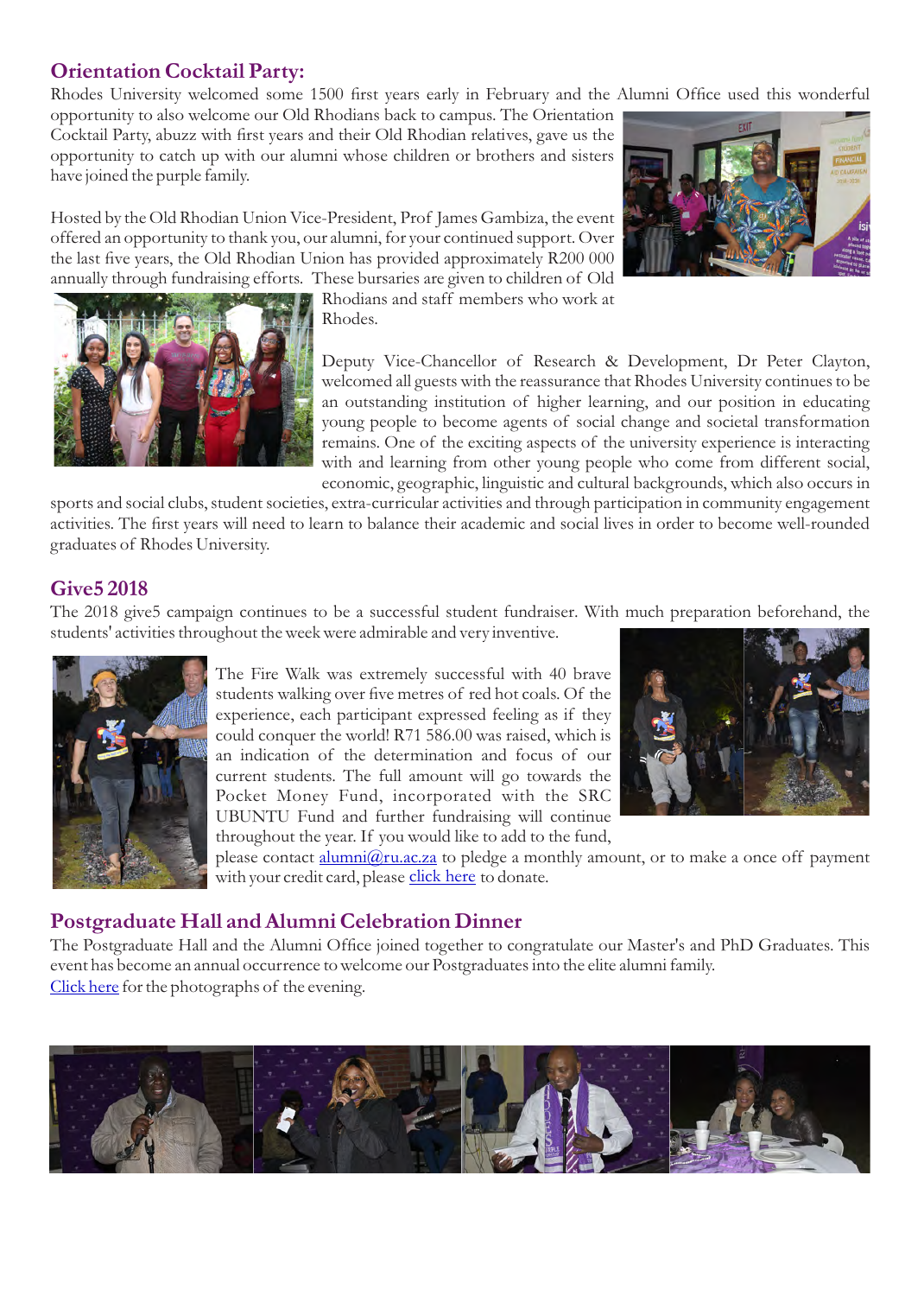# **Upcoming Events**

**RUMEP 25<sup>th</sup> Year Anniversary** will be celebrated on the 21<sup>st</sup> April 2018 at Gavin Relly Postgraduate Village in Grahamstown. Contact Lynette Sparrow, email: *l.sparrow@ru.ac.za* or telephone: 046 603 8166.

**Perth Australia Reunion:** Local organisers invite you to join in for an evening of fun, and socialising with fellow Old Rhodians on Thursday,  $10<sup>th</sup>$  May 2018. The reunion will be held at the Le Roi Function Room, Belgian Beer Café, corner Murray St & King St, Perth. Please pass on the invitation to your fellow Old Rhodian network and RSVP to old.rhodians.wa@gmail.com

**Rhodes Business School Purple Thursday:** The Rhodes Business School will be joining our OR Gauteng Association on the 31<sup>st</sup> May 2018 and invites all Alumni from the Business School to a PURPLE THURSDAY EVENT. Dunkeld Bowls Club, 15 Hume Road, Sandton from 18:00 onwards. Contact Leon Soko and leonlksoko@gmail.com for further details.

**MTN walk the talk 702:** The OR Gauteng Association would like Rhodents to join together on the 22 July, and do this walk as a group. Please contact Pride Jani at pridejani@gmail.com and for information on the walk, pleas[e click here.](http://walkthetalk.co.za/enter) Don't delay as the closing date is on 7 June 2018!

We are in the process of finalising dates and venues for our annual Reunions, Dinners and Luncheons. We will keep you posted at the following link: [Click here](http://www.ru.ac.za/communicationsandadvancement/alumnirelations/alumnievents/upcomingevents/)

## **Isivivane Campaign Visibly Changes Lives**

The amount of support our Alumni has been contributing towards fundraising campaigns is heart-warming. Even though we have been able to see a positive difference in the lives of our Isivivane recipients since last year, watching them graduate this year made the remarkable and life-changing impact Isivivane has had on their lives clearly visible.

Upile Bongco, who has just graduated with a BA in Drama and Psychology (with distinction), is a fine example of what is possible with Isivivane.

Now one of our Absa sponsorship recipients, Upile was barely able to keep up with the financial and academic demands of her BA degree last year. Her father had been forced into an early retirement due to illness, and with her mother being a primary school teacher, and her sister studying with only a partial medical school bursary at Stellenbosch University, Upile had to juggle two jobs while trying very hard to excel during her third year at Rhodes. Although Upile was discouraged to apply for funding, since performing arts bursary grants are so uncommon, she applied to Isivivane anyway, and was rewarded with a partial bursary for the duration of her BA degree last year.



To secondary school learners wanting to progress to tertiary academia, Upile advised, "Getting a degree is a lot of hard work, but it is worth it. Furthering your studies can lead to immeasurable wisdom. From matric to now, my critical thinking skills have evolved significantly. What we hear and think we know often ends up being wrong – and it's only through pushing our levels of understanding about the world we live in that the truth becomes clear."

Upile recalled it was only after bumping into her admiring resident warden that her remarkable achievement as a graduate sunk in. "To all of those struggling as Rhodes University scholars, please don't give up. Whenever the situation seems impossible, remind yourself about the bigger picture… the greater purpose. Ask yourself why you decided to take on this worthwhile challenge in the first place. You have to keep pushing, pushing, pushing – and when all hope seems lost, remember the counselling service is there for us. You will get tired, but you won't fall down. Please, whatever you do, don't give up – South Africa needs you."

Contact Qondakele Sompondo at q.sompondo@ru.ac.za or visit our Isivivane page here to find out how you can contribute. [Click here](http://www.ru.ac.za/isivivane/) to visit the page.